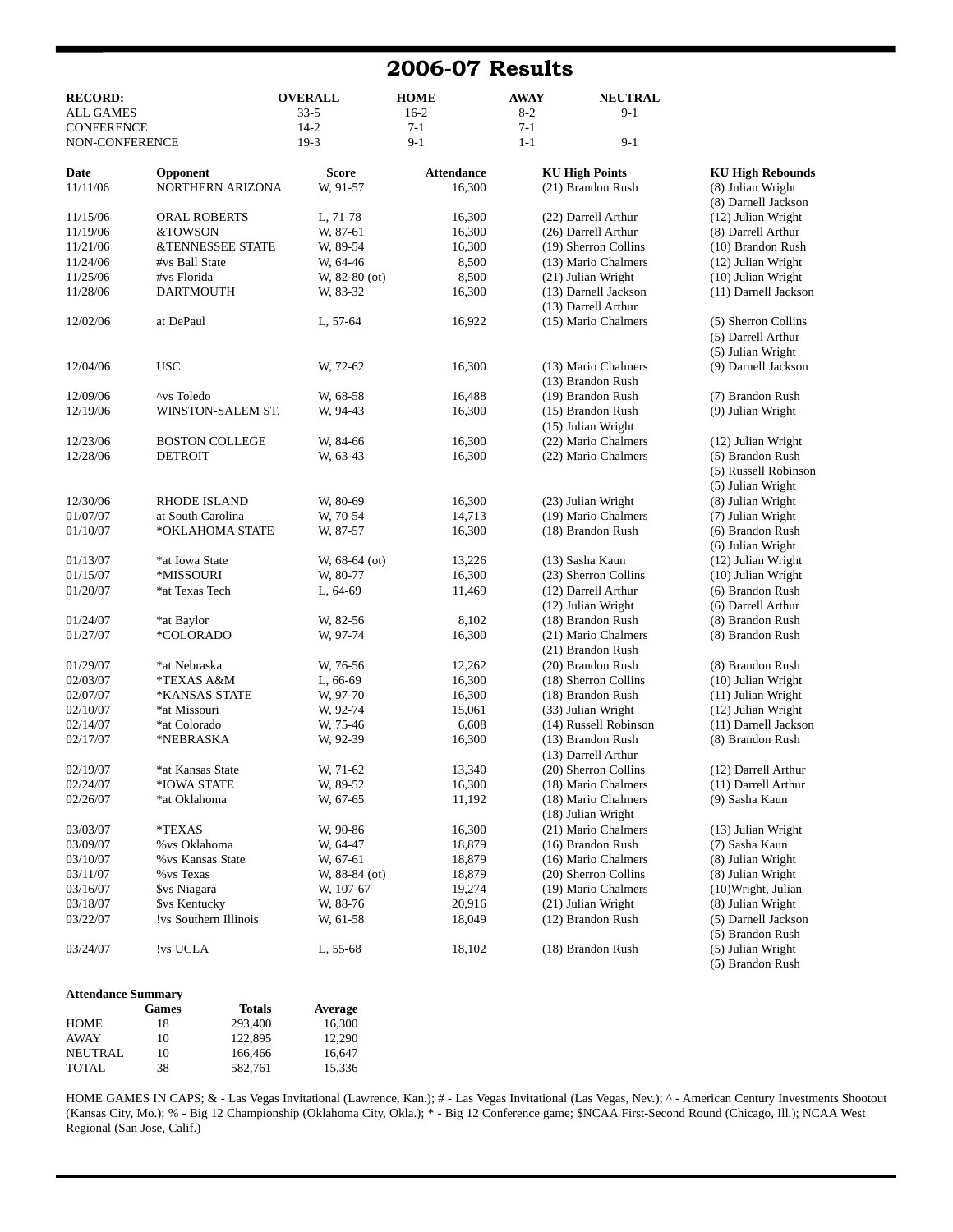## **2006-07 Statistics**

**Overall**

| <b>RECORD:</b>             |           |            |                | <b>OVERALL</b> |           | <b>HOME</b> |               |       | <b>AWAY</b>  |       |                | <b>NEUTRAL</b> |                |                |              |              |            |      |      |
|----------------------------|-----------|------------|----------------|----------------|-----------|-------------|---------------|-------|--------------|-------|----------------|----------------|----------------|----------------|--------------|--------------|------------|------|------|
| <b>ALL GAMES</b>           |           | $33-5$     |                |                | $16-2$    |             | $8-2$         |       |              | $9-1$ |                |                |                |                |              |              |            |      |      |
| <b>CONFERENCE</b>          |           |            |                | $14 - 2$       |           | $7-1$       |               |       | $7-1$        |       |                |                |                |                |              |              |            |      |      |
| NON-CONFERENCE             |           |            |                | $19-3$         |           | $9-1$       |               |       | $1 - 1$      |       |                | $9-1$          |                |                |              |              |            |      |      |
| ## Player                  | $GP-GS$   |            | Min-Avg FG-FGA | Pct            | 3FG-FGA   | Pct         | <b>FT-FTA</b> | Pct   | Off          | Def   | <b>Tot</b>     | Avg            | PF-FO          | A              | TO           | <b>Blk</b>   | <b>Stl</b> | Pts  | Avg  |
| 25 - Brandon Rush          | 38-38     | 1234-32.5  | 186-420        | .443           | 75-174    | .431        | 79-116        | .681  | 58           | 154   | 212            | 5.6            | $60-0$         | 76             | 78           | 34           | 15         | 526  | 13.8 |
| 15 - Mario Chalmers        | 38-37     | 1108-29.2  | 159-324        | .491           | 59-146    | .404        | 87-113        | .770  | 11           | 104   | 115            | 3.0            | $95 - 3$       | 124            | 91           | 16           | 97         | 464  | 12.2 |
| 30 - Julian Wright         | 38-37     | 1048-27.6  | 190-346        | .549           | $3 - 13$  | .231        | 73-119        | .613  | 96           | 202   | 298            | 7.8            | $94-0$         | 82             | 91           | 49           | 55         | 456  | 12.0 |
| 00 - Darrell Arthur        | $38 - 7$  | 721-19.0   | 155-288        | .538           | $0 - 5$   | .000        | 64-99         | .646  | 78           | 99    | 177            | 4.7            | $103 - 2$      | 17             | 52           | 56           | 33         | 374  | 9.8  |
| 4 - Sherron Collins        | $38-3$    | 847-22.3   | 129-270        | .478           | 47-116    | .405        | 49-64         | .766  | 14           | 73    | 87             | 2.3            | $70-0$         | 112            | 63           | $\mathbf{0}$ | 28         | 354  | 9.3  |
| 3 - Russell Robinson 37-36 |           | 1046-28.3  | 85-195         | .436           | 27-78     | .346        | 71-109        | .651  | 37           | 78    | 115            | 3.1            | 88-0           | 161            | 67           | 18           | 73         | 268  | 7.2  |
| 24 - Sasha Kaun            | $35 - 28$ | 609-17.4   | 88-166         | .530           | $0-0$     | $---$       | $31 - 62$     | .500  | 55           | 78    | 133            | 3.8            | $85-1$         | 17             | 30           | 48           | 12         | 207  | 5.9  |
| 32 - Darnell Jackson       | $38-3$    | 583-15.3   | 71-129         | .550           | $0-0$     | $---$       | $67 - 102$    | .657  | 76           | 117   | 193            | 5.1            | 66-0           | 13             | 39           | 21           | 16         | 209  | 5.5  |
| 12 - Brady Morningstar16-0 |           | $90 - 5.6$ | $13 - 26$      | .500           | $4-9$     | .444        | $4 - 5$       | .800  | 3            | 9     | 12             | 0.8            | $8-0$          | 8              | 4            |              | 5          | 34   | 2.1  |
| 10 - Jeremy Case           | $19-0$    | 98-5.2     | $13 - 31$      | .419           | $10 - 27$ | .370        | $1 - 1$       | 1.000 |              | 11    | 12             | 0.6            | $11-0$         | 16             | 4            | $\Omega$     | 7          | 37   | 1.9  |
| 5 - Rodrick Stewart        | $30-1$    | 174-5.8    | $10 - 28$      | .357           | $5 - 11$  | .455        | $3 - 11$      | .273  | 7            | 17    | 24             | 0.8            | $14-0$         | 19             | 7            | $\Omega$     | 6          | 28   | 0.9  |
| 54 - Matt Kleinmann        | $17-0$    | $74 - 4.4$ | $5-9$          | .556           | $0 - 0$   | $--$        | $5 - 6$       | .833  | $\Omega$     | 15    | 15             | 0.9            | $14-0$         | 3              | 8            | 2            | 2          | 15   | 0.9  |
| 40 - Brad Witherspoon 10-0 |           | $17 - 1.7$ | $1-6$          | .167           | $0 - 2$   | .000        | $1 - 2$       | .500  | 1            | 3     | $\overline{4}$ | 0.4            | $3-0$          | $\overline{2}$ | $\mathbf{0}$ |              |            | 3    | 0.3  |
| 11 - Brennan Bechard 12-0  |           | $26 - 2.2$ | $1 - 3$        | .333           | $1 - 3$   | .333        | $0 - 2$       | .000  | $\mathbf{0}$ | 4     | 4              | 0.3            | $5-0$          |                | $\mathbf{0}$ | $\Omega$     | $\Omega$   | 3    | 0.3  |
| Team                       |           |            |                |                |           |             |               |       | 49           | 57    | 106            | 2.9            | $\mathfrak{2}$ |                | 5            |              |            |      |      |
| <b>KANSAS</b>              | 38        |            | 7675 1106-2241 | .494           | 231-584   | .396        | 535-811       | .660  | 486          | 1021  | 1507           | 39.7           | 718-6          | 651            | 539          | 246          | 350        | 2978 | 78.4 |
| Opponents                  | 38        | 7675       | 804-2136       | .376           | 249-783   | .318        | 487-726       | .671  | 456          | 798   | 1254           | 33.0           | 728-14         | 423            | 644          | 115          | 261        | 2344 | 61.7 |

# **Big 12 Conference Games**

| <b>RECORD:</b>             |         |            | <b>OVERALL</b> |          |             | <b>HOME</b> |               |       | <b>AWAY</b>      |     |                |      |           |     |                |              |              |                |      |
|----------------------------|---------|------------|----------------|----------|-------------|-------------|---------------|-------|------------------|-----|----------------|------|-----------|-----|----------------|--------------|--------------|----------------|------|
| <b>CONFERENCE</b>          |         |            |                | $14 - 2$ |             | $7-1$       |               |       | $7-1$            |     |                |      |           |     |                |              |              |                |      |
| ## Plaver                  | $GP-GS$ |            | Min-Avg FG-FGA |          | Pct 3FG-FGA | Pct         | <b>FT-FTA</b> | Pct   | Off              | Def | <b>Tot</b>     | Avg  | PF-FO     | A   | <b>TO</b>      | <b>Blk</b>   | <b>Stl</b>   | Pts            | Avg  |
| 25 - Brandon Rush          | $16-16$ | 521-32.6   | 76-177         | .429     | 32-73       | .438        | $41 - 55$     | .745  | 27               | 69  | 96             | 6.0  | $26-0$    | 25  | 31             | 10           | 7            | 225            | 14.1 |
| 30 - Julian Wright         | $16-16$ | 428-26.8   | 80-152         | .526     | $1-6$       | .167        | $33 - 50$     | .660  | 43               | 89  | 132            | 8.3  | $38-0$    | 39  | 41             | 23           | 24           | 194            | 12.1 |
| 15 - Mario Chalmers        | $16-16$ | 475-29.7   | 60-128         | .469     | $22 - 53$   | .415        | $43 - 56$     | .768  | 3                | 58  | 61             | 3.8  | $37-1$    | 48  | 36             | 4            | 36           | 185            | 11.6 |
| 4 - Sherron Collins        | $16-2$  | 405-25.3   | 66-126         | .524     | $23 - 51$   | .451        | $25 - 33$     | .758  | $\overline{4}$   | 32  | 36             | 2.3  | $28-0$    | 58  | 28             | $\mathbf{0}$ | 14           | 180            | 11.3 |
| 00 - Darrell Arthur        | $16-0$  | 287-17.9   | 59-112         | .527     | $0 - 1$     | .000        | 19-38         | .500  | 29               | 46  | 75             | 4.7  | $49 - 2$  | 10  | 23             | 14           | 12           | 137            | 8.6  |
| 3 - Russell Robinson 15-14 |         | 408-27.2   | $42 - 81$      | .519     | 13-33       | .394        | $20 - 32$     | .625  | 16               | 33  | 49             | 3.3  | $41-0$    | 64  | 28             | 9            | 30           | 117            | 7.8  |
| 24 - Sasha Kaun            | $16-16$ | 300-18.8   | 52-90          | .578     | $0-0$       | $---$       | 14-29         | .483  | 24               | 45  | 69             | 4.3  | $37-0$    | 8   | 15             | 23           | 6            | 118            | 7.4  |
| 32 - Darnell Jackson       | $16-0$  | 221-13.8   | $30 - 52$      | .577     | $0 - 0$     | $\cdots$    | $21 - 35$     | .600  | 29               | 50  | 79             | 4.9  | $22-0$    | 3   | 11             | 13           | 6            | 81             | 5.1  |
| 12 - Brady Morningstar 7-0 |         | $31 - 4.4$ | $6-9$          | .667     | $2 - 4$     | .500        | $4 - 5$       | .800  | 1                | 2   | 3              | 0.4  | $4 - 0$   | 0   | 3              | $\mathbf{0}$ | 2            | 18             | 2.6  |
| 10 - Jeremy Case           | $9-0$   | $31 - 3.4$ | $6 - 13$       | .462     | $4 - 10$    | .400        | $1 - 1$       | 1.000 | $\mathbf{0}$     | 3   | 3              | 0.3  | $5-0$     | 6   | $\overline{2}$ | $\mathbf{0}$ | 2            | 17             | 1.9  |
| 54 - Matt Kleinmann        | $8-0$   | $28 - 3.5$ | $2 - 4$        | .500     | $0 - 0$     | $---$       | $3 - 4$       | .750  | $\mathbf{0}$     | 7   | $\tau$         | 0.9  | $8-0$     |     | 3              |              |              | $\tau$         | 0.9  |
| 5 - Rodrick Stewart        | $13-0$  | $65 - 5.0$ | $3 - 11$       | .273     | $2 - 4$     | .500        | $1 - 5$       | .200  | 5                | 9   | 14             | 1.1  | $7-0$     | 6   | 4              | $\Omega$     | 3            | 9              | 0.7  |
| 11 - Brennan Bechard       | $7-0$   | $15 - 2.1$ | $1 - 2$        | .500     | $1 - 2$     | .500        | $0 - 0$       | $---$ | $\boldsymbol{0}$ | 2   | $\overline{c}$ | 0.3  | $3-0$     |     | $\mathbf{0}$   | $\mathbf{0}$ | $\mathbf{0}$ | 3              | 0.4  |
| 40 - Brad Witherspoon      | $6-0$   | $10-1.7$   | $1 - 5$        | .200     | $0 - 2$     | .000        | $0 - 0$       | $---$ |                  |     | $\overline{c}$ | 0.3  | $2 - 0$   |     | $\mathbf{0}$   | $\Omega$     |              | $\overline{2}$ | 0.3  |
| Team                       |         |            |                |          |             |             |               |       | 23               | 17  | 40             | 2.7  |           |     |                |              |              |                |      |
| <b>KANSAS</b>              | 16      | 3225       | 484-962        | .503     | 100-239     | .418        | 225-343       | .656  | 205              | 463 | 668            | 41.8 | $308-3$   | 270 | 226            | 97           | 144          | 1293           | 80.8 |
| Opponents                  | 16      | 3225       | 346-918        | .377     | 112-361     | .310        | 212-321       | .660  | 178              | 342 | 520            | 32.5 | $307 - 3$ | 189 | 250            | 58           | 98           | 1016           | 63.5 |